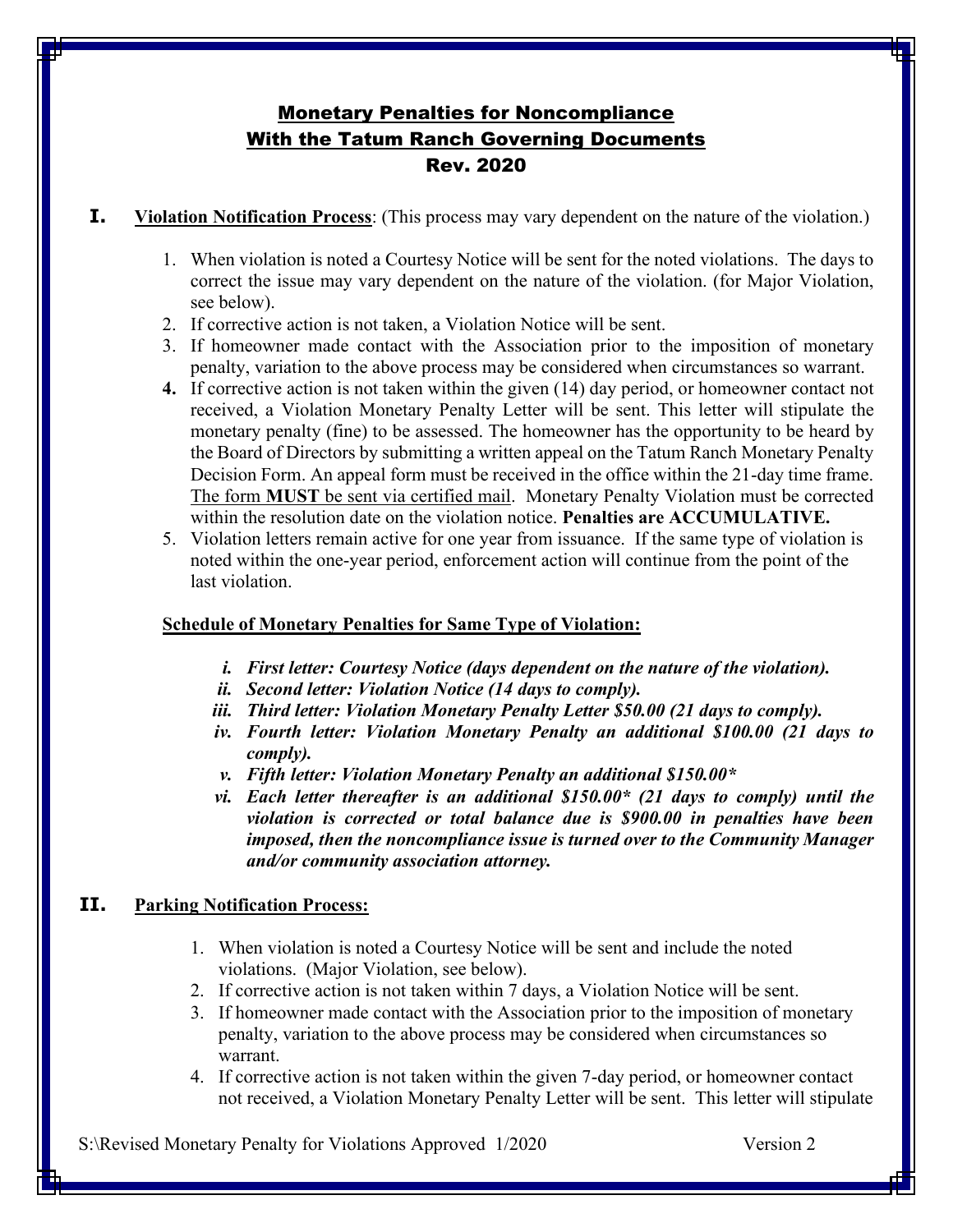## Monetary Penalties for Noncompliance With the Tatum Ranch Governing Documents Rev. 2020, Cont. p 2

the monetary penalty (fine) to be assessed. The homeowner has the opportunity to be heard by the Board of Directors by submitting a written appeal on the Tatum Ranch Monetary Penalty Decision Form. An appeal form must be received in the office within the 21-day time frame. The form **MUST** be sent via certified mail. Monetary Penalty Violation must be corrected within the resolution date on the violation notice. **Penalties are ACCUMULATIVE.** 

5. Violation letters remain active for one year from issuance. If the same type of violation is noted within the one-year period, enforcement action will continue from the point of the last violation.

#### **Schedule of Monetary Penalties for Parking:**

- *i. First letter: Courtesy Notice (7 days to comply)*
- *ii. Second letter: Violation Notice (7 days to comply)*
- *iii. Third letter: Violation Monetary Penalty Letter \$50.00\**
- *iv. Fourth letter: Violation Monetary Penalty an additional \$100.00\**
- *v. Fifth letter: Violation Monetary Penalty an additional \$150.00\**
- *vi. Each letter thereafter is an additional \$150.00\* (21 days to comply) until the violation is corrected or total balance due is \$450.00 in penalties have been imposed, then the noncompliance issue is turned over to the Community Manager and/or community association attorney.*

#### **III. Major Violation:**

- 1. If a violation is considered a major violation by the Board of Directors and the homeowner does not take immediate action, the owner may be assessed up to \$200.00**\*** per day.
- 2. The Association may record a **Judgment** against a lot-owner for unpaid monetary penalties. \*
- 3. For all violations, if corrective action is not taken by the homeowner after monetary penalties are imposed, the Board of Directors or their designee may refer further enforcement action to legal counsel at the homeowners' cost.
- **\*** *Plus, any legal fees and/or collection costs or fees.*

S:\Revised Monetary Penalty for Violations Approved 1/2020 Version 2